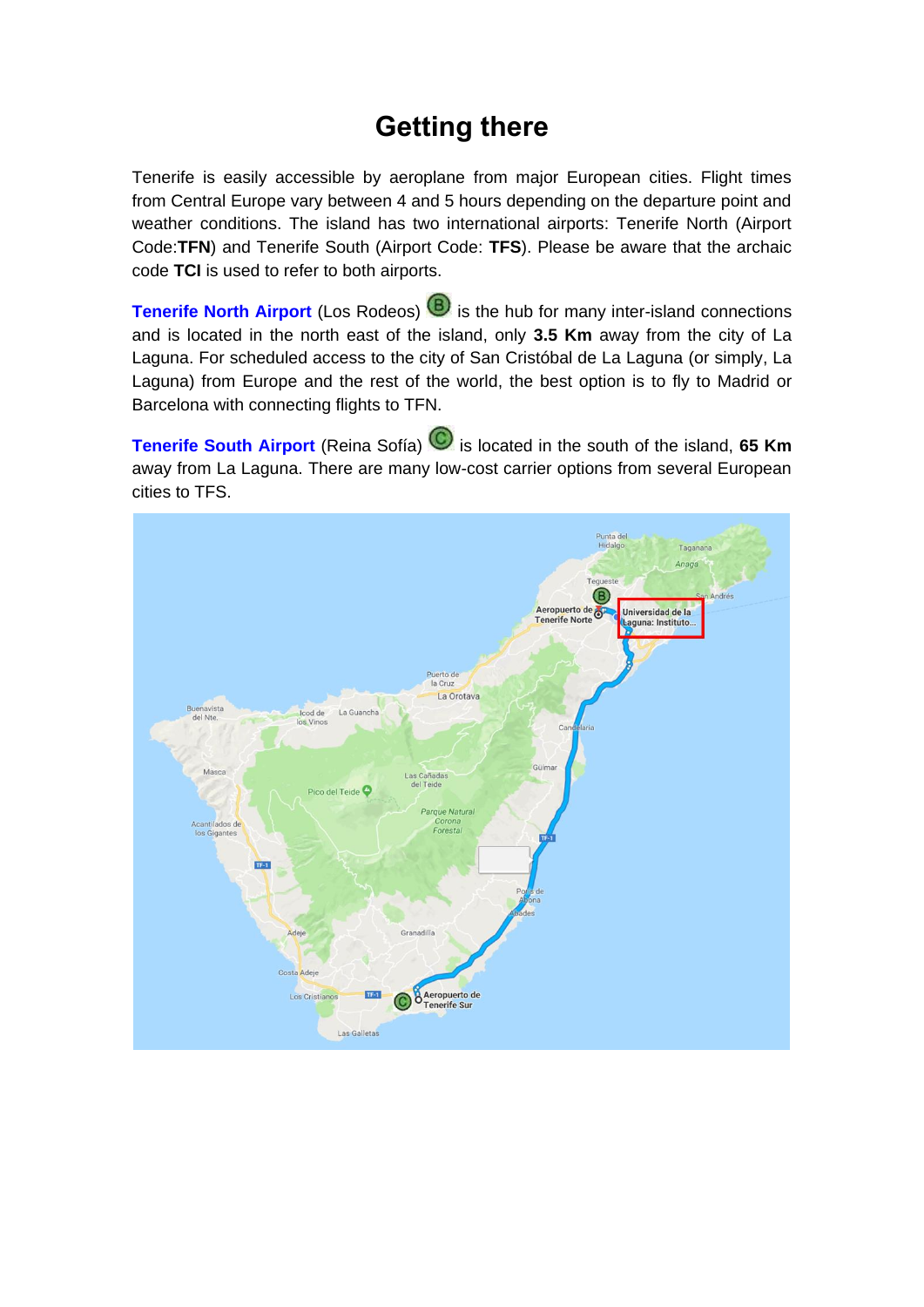#### **By bus**

Public transport from and to the airports is provided by the company **[TITSA](http://www.titsa.com/index.php?idioma=1)**. There are regular buses that run from both airports to the city of. Take a look at the **[TITSA bus](http://www.titsa.com/index.php/en/)  [website](http://www.titsa.com/index.php/en/)** [\(http://www.titsa.com/index.php/en/\)](http://www.titsa.com/index.php/en/) for the latest timetable.

|                                           | <b>Bus lines</b>                                         |
|-------------------------------------------|----------------------------------------------------------|
| Tenerife North Airport-La Laguna (Direct) | 102, 107, 108                                            |
| Tenerife South Airport-La Laguna          | 111 to Santa Cruz and then<br>change to 015 to La Laguna |

The bus station of La Laguna (so-called Intercambiador) is located 5 min walking distance from the venue.



#### **By taxi**

There is no shortage of taxis on arrival. Typical fares are 10  $\epsilon$  from TFN and 60  $\epsilon$  from TFS.

#### **By private transfers**

A convenient option might be to book an airport transfer. They will have a driver waiting for you and they cater for all destinations and group sizes.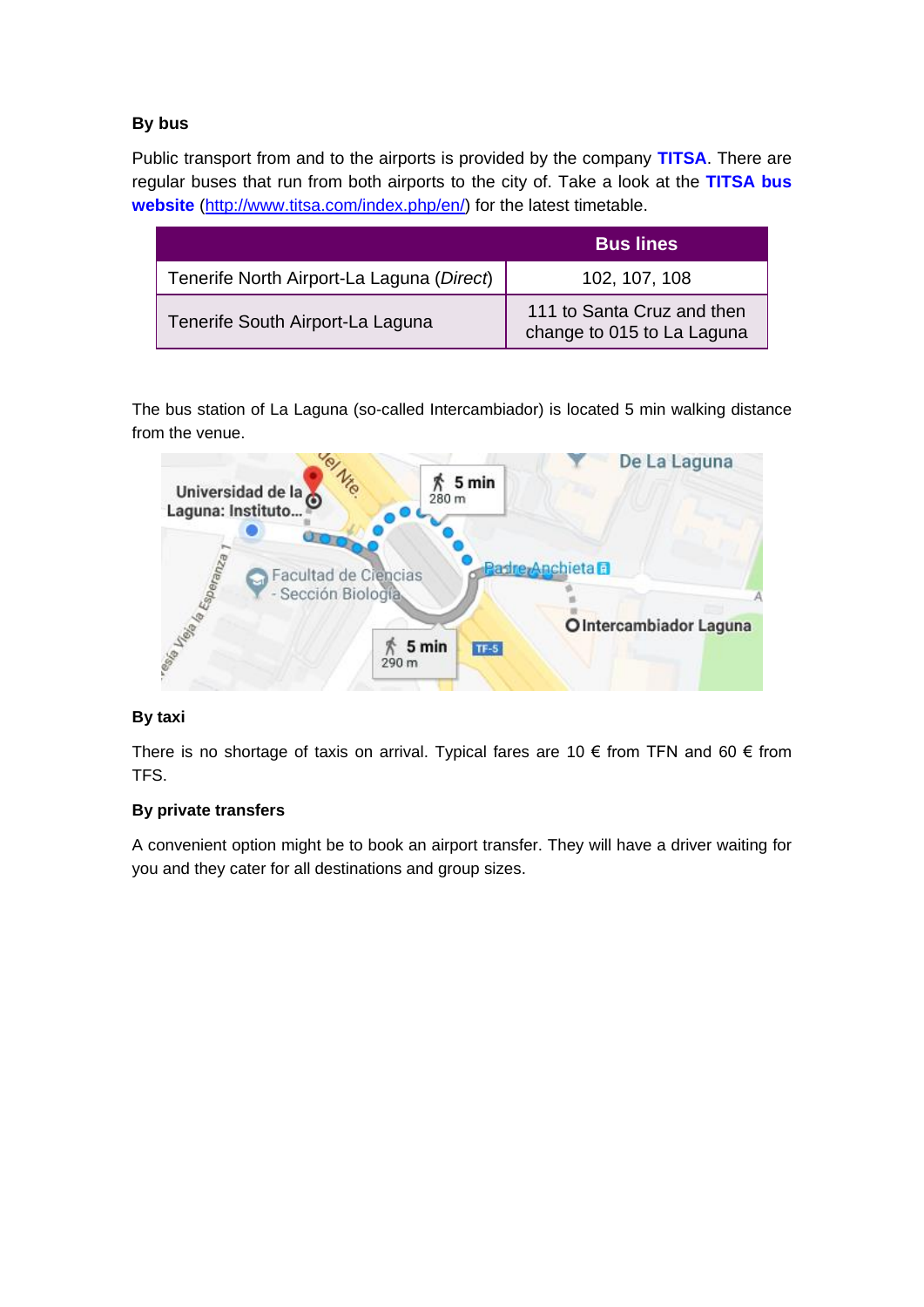### **Accommodation**

La Laguna offers diverse accommodation possibilities which are within walking distance from the meeting venue. A list of some accommodation facilities (<20 min walking distance) is below.

### La Laguna Gran Hotel \*\*\*\*

Calle Nava y Grimon, 18, Tel.: +34 922 10 80 80 *Available through Booking.com*

### Laguna Nivaria Hotel & Spa \*\*\*\*

Plaza del Adelantado, 11 Tel.: +34 922 26 42 98 *Available through Booking.com*

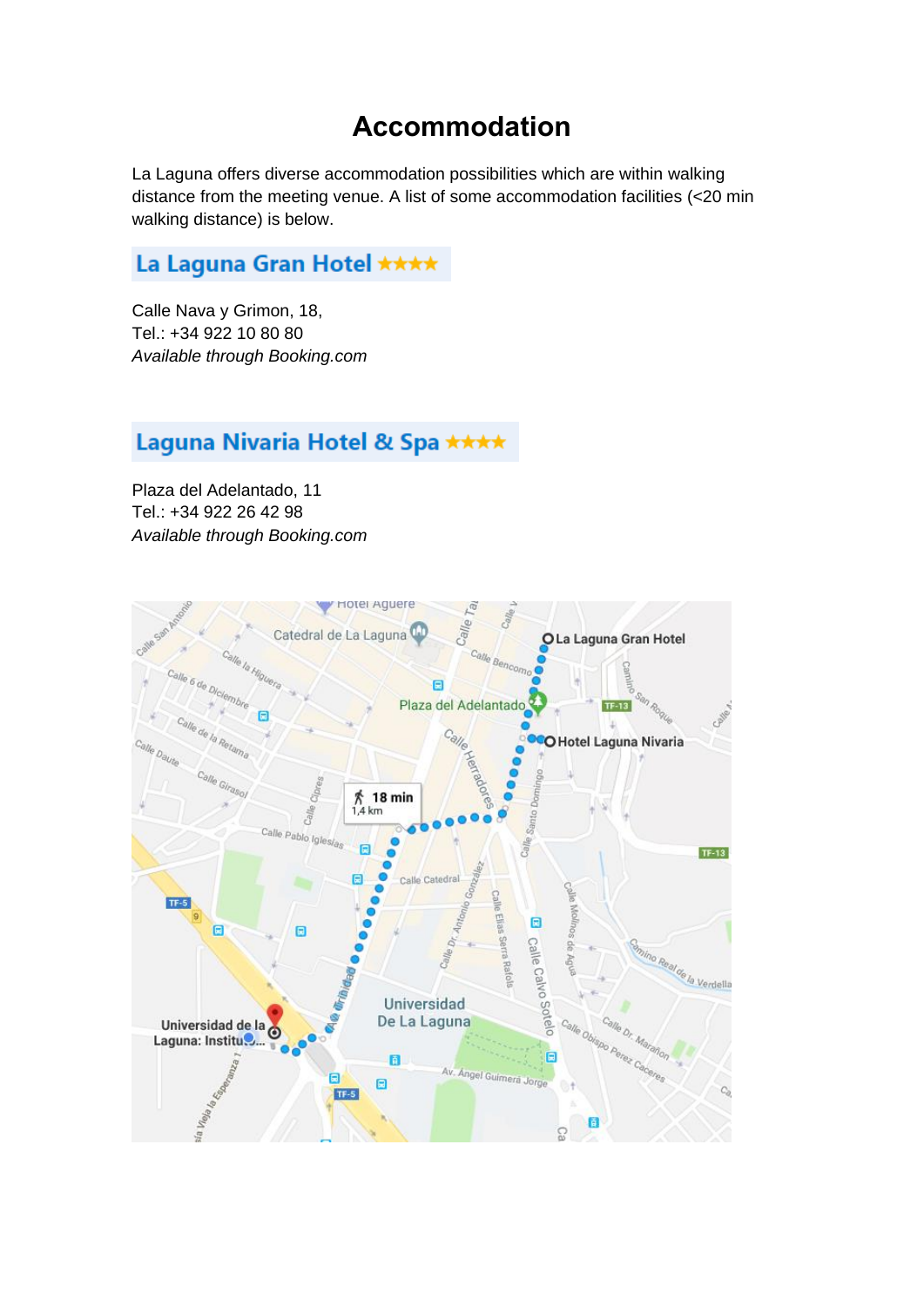

C/ Obispo Rey Redondo, 55 · 38201 La Laguna · Tenerife · Tel.: +34 922 31 40 36 · [reservas@hotelaguere.es](mailto:reservas@hotelaguere.es) <http://www.hotelaguere.es/>